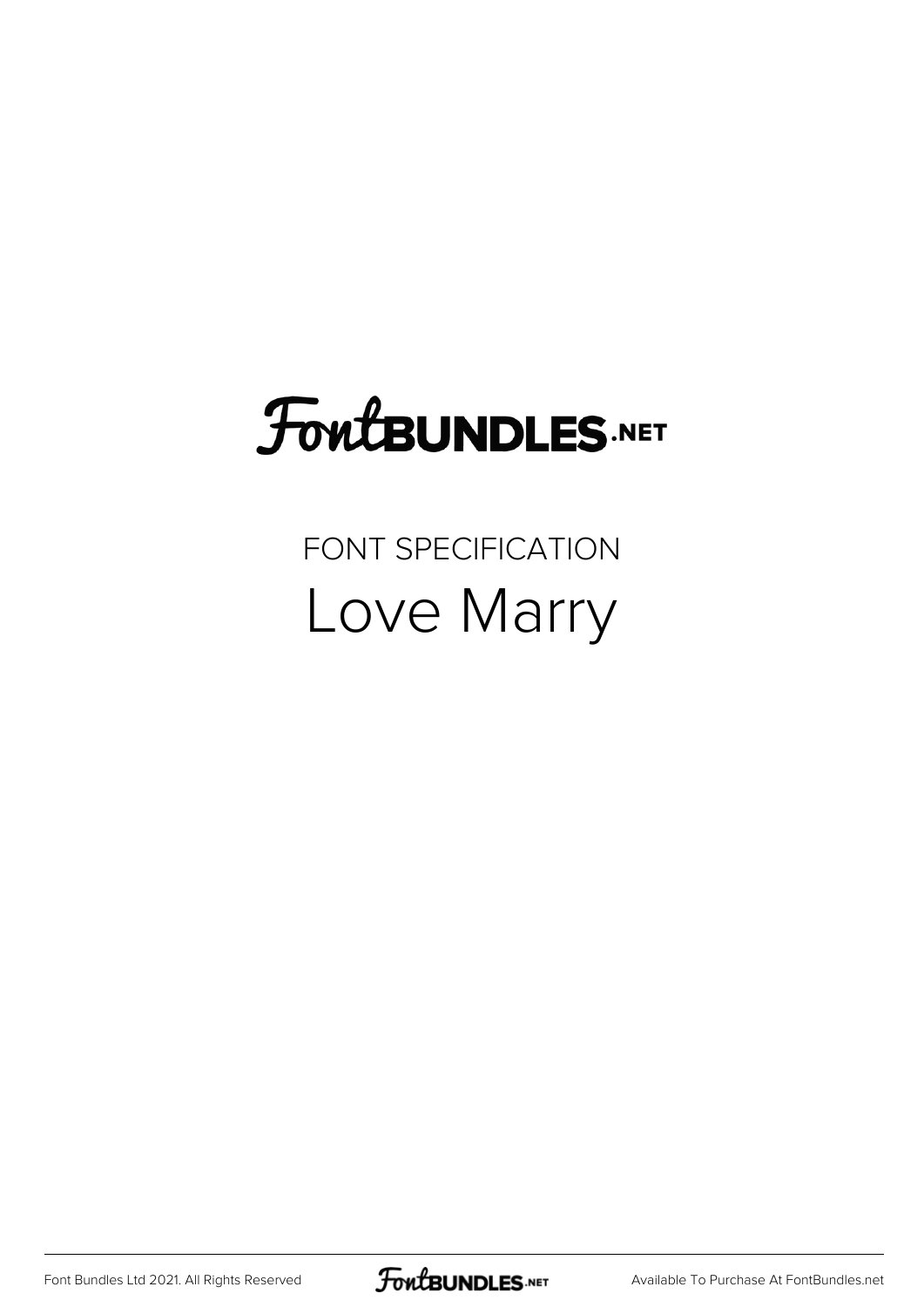#### Love Marry - Regular

**Uppercase Characters** 

## ABCOCFGHIJKLMNOPArTTYVWX  $\boldsymbol{y}$

Lowercase Characters

## ABCOCFGHIJKLMNOPArTYVWX  $\boldsymbol{9}$   $\boldsymbol{7}$

**Numbers** 

#### 0123456789

Punctuation and Symbols



All Other Glyphs

 $\overline{\phantom{a}}$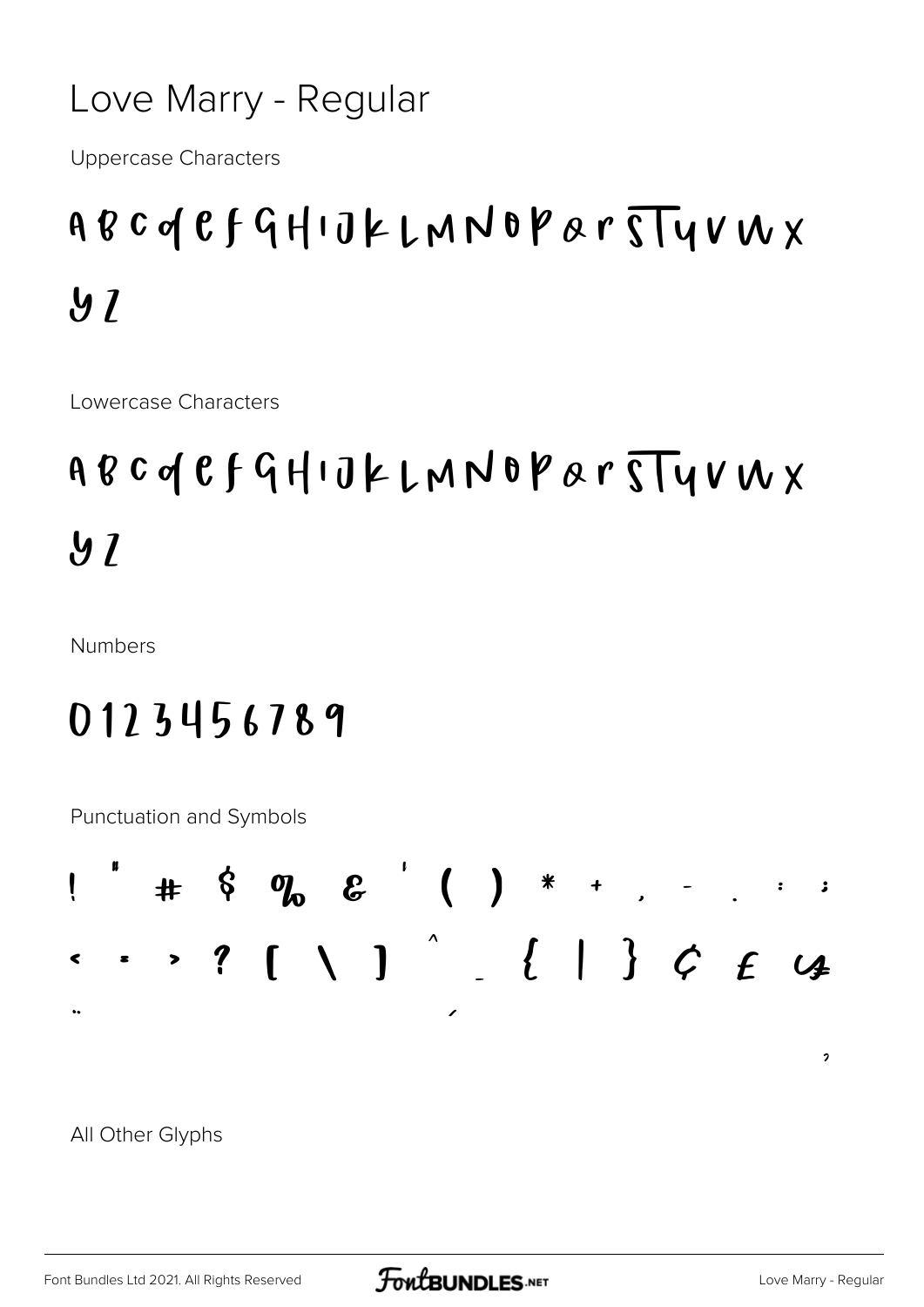|                 |                     | $\dot{A}$ $\dot{A}$ $\ddot{A}$ $\ddot{A}$ $\ddot{A}$ $\dot{A}$ $\dot{A}$ $\dot{B}$ $\ddot{C}$ $\dot{C}$ |  |                                                                                                                                                  |  |
|-----------------|---------------------|---------------------------------------------------------------------------------------------------------|--|--------------------------------------------------------------------------------------------------------------------------------------------------|--|
|                 |                     |                                                                                                         |  | $\vec{e}$ $\vec{e}$ $\vec{e}$ i i i d $\tilde{N}$                                                                                                |  |
|                 |                     |                                                                                                         |  | $\dot{\theta}$ $\dot{\theta}$ $\ddot{\theta}$ $\ddot{\theta}$ $\ddot{\theta}$ $\dot{\theta}$ $\dot{\theta}$ $\dot{\theta}$ $\dot{\theta}$        |  |
|                 | $\hat{y}$ $\hat{y}$ |                                                                                                         |  | $\hat{A}$ $\hat{A}$ $\hat{A}$ $\tilde{A}$                                                                                                        |  |
|                 |                     |                                                                                                         |  | $\dot{A}$ $\dot{A}$ $\dot{A}$ $\dot{C}$ $\dot{C}$ $\dot{C}$ $\dot{C}$ $\dot{C}$ $\dot{C}$                                                        |  |
|                 |                     |                                                                                                         |  | $\tilde{\theta} \qquad \hat{\theta} \qquad \hat{\theta} \qquad \tilde{\theta} \qquad \tilde{\theta} \qquad \tilde{\theta} \qquad \tilde{\theta}$ |  |
| $\ddot{\theta}$ |                     |                                                                                                         |  | $\overrightarrow{y}$ $\overrightarrow{y}$ $\overrightarrow{y}$ $\overrightarrow{y}$ $\overrightarrow{y}$                                         |  |